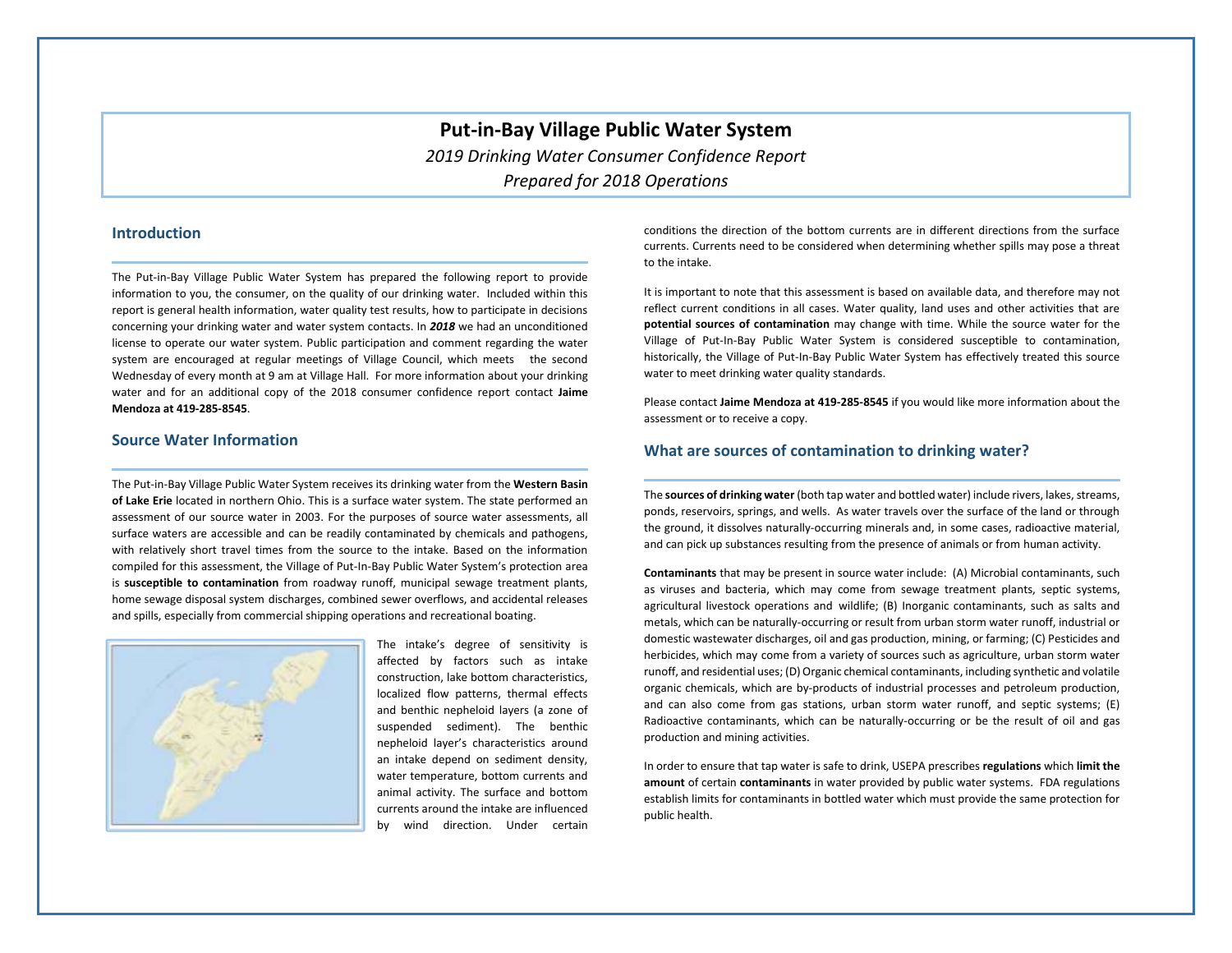Drinking water, including bottled water, may reasonably be expected to contain at least small amounts of some contaminants. The presence of contaminants does not necessarily indicate that water poses a health risk. More information about contaminants and potential health effects can be obtained by calling the Federal Environmental Protection Agency's **Safe Drinking Water Hotline (1-800-426-4791).**

#### **Who needs to take special precautions?**

Some people may be more vulnerable to contaminants in drinking water than the general population. **Immuno-compromised persons**, such as persons with cancer undergoing chemotherapy, persons who have undergone organ transplants, people with HIV/AIDS or other immune system disorders, some elderly, and infants can be particularly at risk from infection. These people should seek advice about drinking water from their health care providers. EPA/CDC guidelines on appropriate means to lessen the risk of infection by Cryptosporidium and other microbial contaminants are available from the **Safe Drinking Water Hotline (1-800- 426-4791).**

#### **Violations**

The Village of Put-in-Bay Water Department failed to monitor and report Turbidity for several days in June, July, and August of 2018. Turbidity has no health effects. However, turbidity can interfere with disinfection and provide a medium for microbial growth. Turbidity may indicate the presence of disease-causing organisms. These organisms include bacteria, viruses and parasites that can cause symptoms such as nausea, cramps, diarrhea, and associated headaches. The system returned to compliance in September 2018, when all turbidity values were measured and reported.

The Village of Put-in-Bay Water Department failed to monitor and report parameters necessary to determine the required disinfection contact time (CT) value in June of 2018. Although chlorine quickly kills most bacteria, it is less effective against organisms such as viruses and parasites. For this reason, water needs to mix with chlorine for a longer time period to kill such organisms. Because the Village failed to monitor for temperature, pH, flow rate, disinfectant concentration and clearwell depth, it cannot be determined that the water was adequately treated at the time of the violation. The system returned to compliance in July 2018, when all required values for CT were measured and reported.

The Village of Put-in-Bay Water Department failed to sample for LT2 (Long Term 2 Enhance Surface Water) source water monitoring parameters during July, August, and September of 2018. The system returned to compliance November, 2018 when the final make up sample was collected and reported.

The Put-in-Bay water department has taken the following steps to correct these violations and prevent future violations from occurring: Modifications to staffing and management have been made, as well as testing protocols. Steps have been created to assign responsibilities for sampling, and insure that measures are in place if the water department personnel assigned to sample are absent.

#### **Turbidity**

Turbidity is a measure of the cloudiness of water and is an indication of the effectiveness of our filtration system. The turbidity limit set by the EPA is 0.3 NTU in 95% of the samples analyzed each month and shall not exceed 1 NTU at any time. As reported above, the Put-In-Bay Water System's highest recorded turbidity result for 2018 was *0.29* NTU and lowest monthly percentage of samples meeting the turbidity limits was *100%.*

#### **Lead Educational Information**

If present, elevated levels of **lead** can cause serious health problems, especially for **pregnant women and young children**. Lead in drinking water is primarily from materials and components associated with service lines and home plumbing. Put-In-Bay is responsible for providing high quality drinking water, but cannot control the variety of materials used in plumbing components. When your water has been sitting for several hours, you can minimize the potential for lead exposure by **flushing your tap** for 30 seconds to 2 minutes before using **water for drinking or cooking**. If you are concerned about lead in your water, you may wish to have your water tested. Information on lead in drinking water, testing methods, and steps you can take to minimize exposure is available from the **Safe Drinking Water Hotline at 800-426- 4791** or a[t http://www.epa.gov/safewater/lead.](http://www.epa.gov/safewater/lead)

#### **Revised Total Coliform Rule (RTCR) Information**

All water systems were required to begin compliance with a new rule, the Revised Total Coliform Rule, on April 1, 2016. The new rule maintains the purpose to protect public health by ensuring the integrity of the drinking water distribution system and monitoring for the presence of total coliform bacteria, which includes E. coli bacteria. The U.S. EPA anticipates greater public health protection under the new rule, as it requires water systems that are vulnerable to microbial contamination to identify and fix problems. As a result, under the new rule there is no longer a maximum contaminant level violation for multiple total coliform detections. Instead, the new rule requires water systems that exceed a specified frequency of total coliform occurrences to conduct an assessment to determine if any significant deficiencies exist. If found, these must be corrected by the PWS.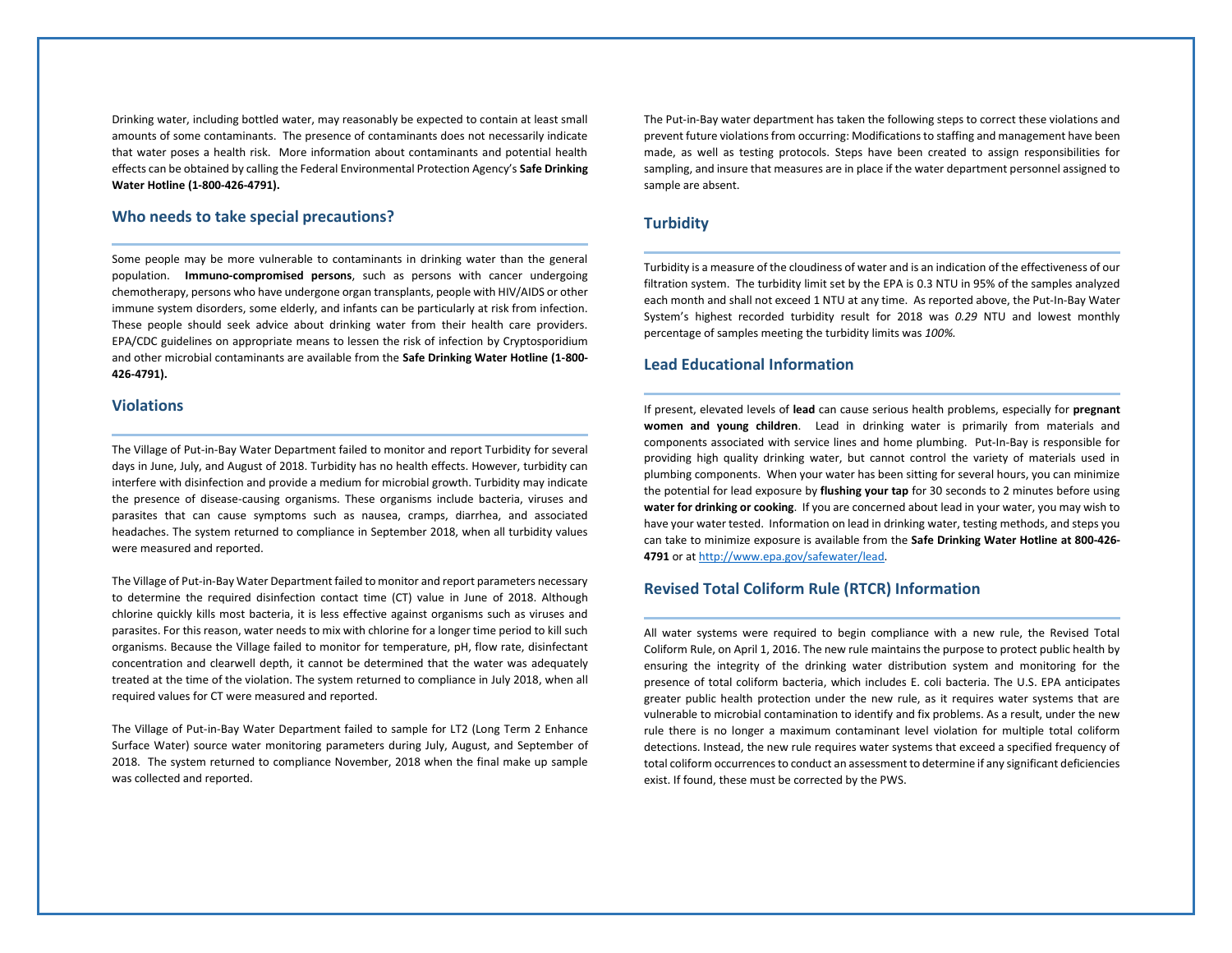#### **Definitions of some Terms Contained within this Report**

- **Maximum Contaminant Level Goal (MCLG):** The level of a contaminant in drinking water below which there is no known or expected risk to health. MCLGs allow for a margin of safety.
- **Maximum Contaminant level (MCL):** The highest level of contaminant that is allowed in drinking water. MCLs are set as close to the MCLGs as feasible using the best available treatment technology.
- **Maximum Residual Disinfectant Level (MRDL):** The highest residual disinfectant level allowed.
- **Maximum Residual Disinfectant Level Goal (MRDLG):** The level of residual disinfectant below which there is no known or expected risk to health.
- **Action Level (AL):** The concentration of a contaminant which, if exceeded, triggers treatment or other requirements which a water system must follow.
- **Treatment Technique (TT):** A required process intended to reduce the level of a contaminant in drinking water
- **Contact Time (CT)** means the mathematical product of a "residual disinfectant concentration" (C), which is determined before or at the first customer, and the corresponding "disinfectant contact time" (T).
- **Cyanotoxin:** Toxin produced by cyanobacteria. These toxins include liver toxins, nerve toxins, and skin toxins. Also sometimes referred to as "algal toxin".
- **Parts per Million (ppm)** or **Milligrams per Liter (mg/L**) are units of measure for concentration of a contaminant. A part per million corresponds to one second in a little over 11.5 days.
- **Parts per Billion (ppb)** or **Micrograms per Liter (μg/L)** are units of measure for concentration of a contaminant. A part per billion corresponds to one second in 31.7 years.
- The **"<" symbol**: A symbol which means less than. A result of <5 means that the lowest level that could be detected was 5 and the contaminant in that sample was not detected.

#### **Public Notification of Violation**

At the end of this report you will find notices of violation for two separate events. During the June 2016 monitoring period the Put-In-Bay water system failed to correctly monitor for total coliforms. Only 4 samples were collected and 6 were required. This was in violation of Ohio EPA rules and was not properly reported to customers. As described in the RTCR information above, there is no longer an MCL for total coliform bacteria. However, we are required to monitor your drinking water for specific contaminants on a regular basis. Results of regular monitoring are an indicator of whether or not your drinking water meets health standards. During June 2016, we did not complete all testing for total coliform bacteria and therefore cannot be sure of the quality of your drinking water during that time. Coliforms are bacteria which are naturally

present in the environment and are used as an indicator that other, potentially harmful, waterborne pathogens may be present or that a potential pathway exists through which contamination may enter the drinking water distribution system. If coliforms are found it may indicate the need to look for potential problems in water treatment or distribution. When this occurs, we are required to conduct assessments to identify problems and to correct any problems that were found during these assessments. Failure to collect these samples did not result in an assessment. The system returned to compliance in July 2016 when all samples were collected. You do not need to take any action at this time.

During July 2018 the Put-in-Bay water system failed to monitor and report turbidity as required by the Ohio EPA. We are required to monitor your drinking water for specific contaminants on a regular basis. Results of regular monitoring are an indicator of whether or not your drinking water meets health standards. During July 2018, we did not complete monitoring for turbidity and therefore cannot be sure of the quality of your drinking water during that time. Turbidity has no health effects. However, turbidity can interfere with disinfection and provide a medium for microbial growth. Turbidity may indicate the presence of disease-causing organisms. These organisms include bacteria, viruses and parasites that can cause symptoms such as nausea, cramps, diarrhea, and associated headaches. The system returned to compliance in September 2018. You do not need to take any action at this time.

Some people may be more vulnerable to contaminants in drinking water than the general population. Immunocompromised persons such as persons with cancer undergoing chemotherapy, persons who have undergone organ transplants, people with HIV/AIDS or other immune system disorders, some elderly, and infants can be particularly at risk from infection. These people should seek advice about drinking water from their health care providers. EPA/CDC guidelines on appropriate means to lessen the risk of infection by Cryptosporidium and other microbial contaminants are available from the Safe Drinking Water Hotline (1-800- 426-4791).

The Put-in-Bay water department has taken the following steps to correct these violations and prevent future violations from occurring: Modifications to staffing and management have been made, as well as testing protocols. Steps have been created to assign responsibilities for sampling, and insure that measures are in place if the water department personnel assigned to sample are absent. For more information please contact Jaime Mendoza at 419-285-8545 or visit the Utilities Office located at 157 Concord Avenue, Put-in-Bay, Ohio 43456.

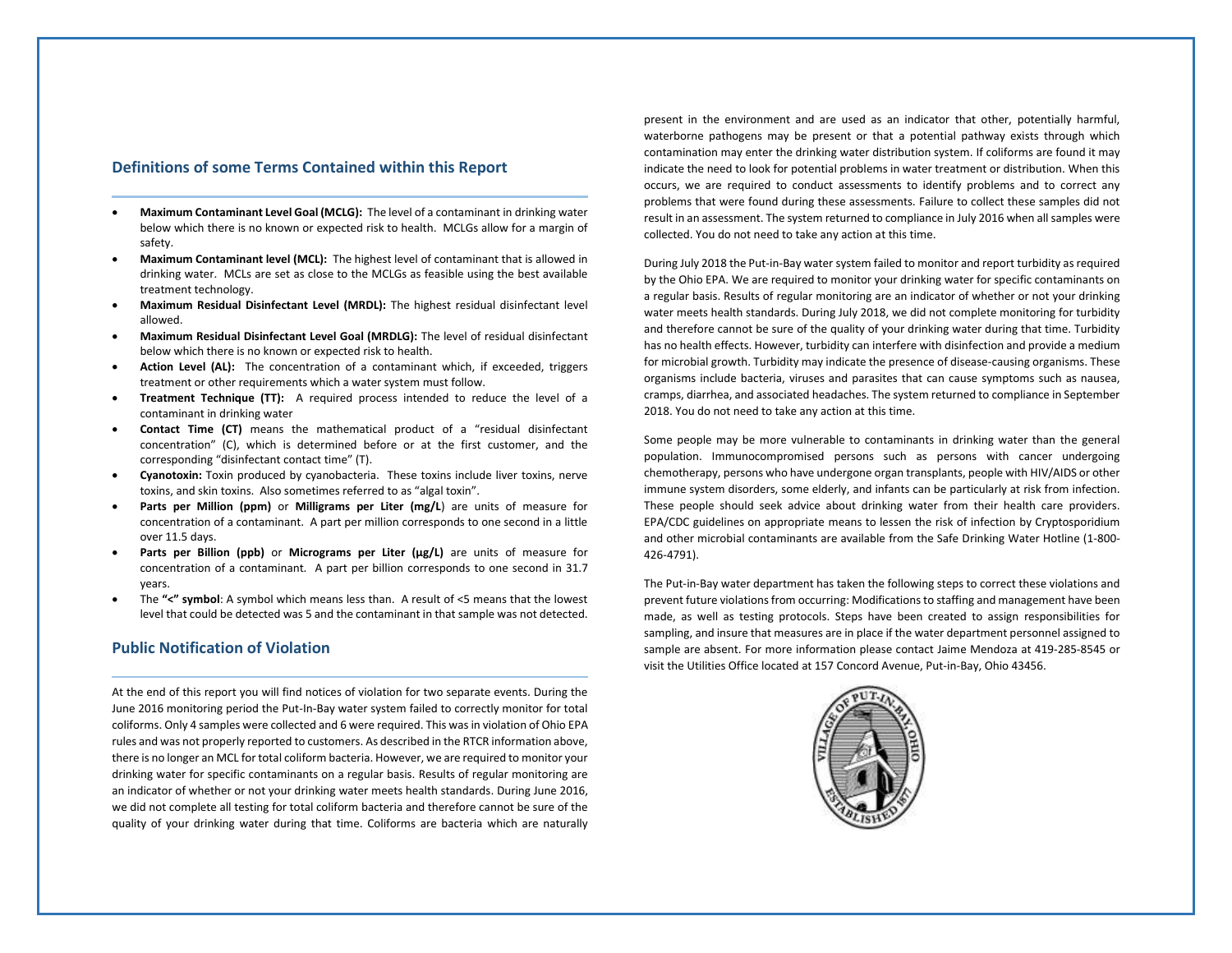### **About your drinking water.**

The EPA requires regular sampling to ensure drinking water safety. The Village of Put-in-Bay water system conducted sampling for bacteria, inorganics, synthetic organics, and disinfection byproducts during 2018. Samples were collected for a several different contaminants, most of which were not detected in the Put-In-Bay water supply. The Ohio EPA requires us to monitor for some contaminants less than once per year because the concentrations of these contaminants do not change frequently. Some of our data, though accurate, are more than one year old. Contaminants with an "\*" symbol make up TTHM's and HAA5's, but are individually unregulated.

| <b>Substances Detected during Sampling</b>                | <b>Sample</b><br>Year                                                                                          | What's<br>Allowed?<br>(MCL) | What's the<br>goal? (MCLG)                     | Level<br>Found | Range of<br><b>Detections</b>           | <b>Violation</b> | <b>Typical Source of Contaminants</b>                                                                                        |  |  |  |  |  |
|-----------------------------------------------------------|----------------------------------------------------------------------------------------------------------------|-----------------------------|------------------------------------------------|----------------|-----------------------------------------|------------------|------------------------------------------------------------------------------------------------------------------------------|--|--|--|--|--|
| <b>Microbiological Contaminants</b>                       |                                                                                                                |                             |                                                |                |                                         |                  |                                                                                                                              |  |  |  |  |  |
| <b>TURBIDITY (NTU)</b>                                    | 2018                                                                                                           | <b>TT</b>                   | N/A                                            | 0.29           | $.05 - .29$                             | <b>No</b>        | Soil runoff, Sediment suspension                                                                                             |  |  |  |  |  |
| TURBIDITY (% meeting standard)                            | 2018                                                                                                           | <b>TT</b>                   | N/A                                            | 100%           | 100%                                    | No               | Soil runoff, Sediment Suspension                                                                                             |  |  |  |  |  |
| <b>Inorganic Contaminants</b>                             |                                                                                                                |                             |                                                |                |                                         |                  |                                                                                                                              |  |  |  |  |  |
| FLUORIDE (ppm)                                            | 2018                                                                                                           | $\overline{4}$              | $\overline{4}$                                 | 0.109          | N/A                                     | <b>No</b>        | Erosion of natural deposits; Water additive which promotes strong teeth;<br>Discharge from fertilizer and aluminum factories |  |  |  |  |  |
| NITRATE (ppm)                                             | 2018                                                                                                           | 10                          | 10                                             | 1.47           | $.19 - 1.47$                            | No               | Runoff from fertilizer use; leaching from septic tanks, sewage; Erosion of<br>natural deposits                               |  |  |  |  |  |
| <b>Residual Disinfectants and Disinfection Byproducts</b> |                                                                                                                |                             |                                                |                |                                         |                  |                                                                                                                              |  |  |  |  |  |
| TOTAL CHLORINE (ppm)                                      | 2018                                                                                                           | 4                           | $\overline{4}$                                 | 1.43           | $.98 - 1.8$                             | No               | Drinking Water Additive for disinfection                                                                                     |  |  |  |  |  |
| HAA5 [HALOACETIC ACIDS] (ppb)                             | 2018                                                                                                           | 60                          | N/A                                            | 28.55          | 11.6-20.4                               | <b>No</b>        | By-Product of drinking water chlorination                                                                                    |  |  |  |  |  |
| TTHM [Total Trihalomethane] (ppb)                         | 2018                                                                                                           | 80                          | N/A                                            | 55.3           | 24.8-70.8                               | No               | By-Product of drinking water chlorination                                                                                    |  |  |  |  |  |
| <b>Unregulated Contaminants</b>                           |                                                                                                                |                             |                                                |                |                                         |                  |                                                                                                                              |  |  |  |  |  |
| BROMODICHLOROMETHANE* (ppb)                               | 2018                                                                                                           | N/A                         | N/A                                            | 10.18          | $7.1 - 14.8$                            | No               | By-Product of drinking water chlorination                                                                                    |  |  |  |  |  |
| BROMOFORM* (ppb)                                          | 2018                                                                                                           | N/A                         | N/A                                            | 0.73           | $.5 - 1.1$                              | No               | By-Product of drinking water chlorination                                                                                    |  |  |  |  |  |
| CHLOROFORM* (ppb)                                         | 2018                                                                                                           | N/A                         | N/A                                            | 23.44          | 11.6-48                                 | No               | By-Product of drinking water chlorination                                                                                    |  |  |  |  |  |
| DIBROMOACETIC ACID* (ppb)                                 | 2018                                                                                                           | N/A                         | N/A                                            | 0.9            | $0 - 1.8$                               | No               | By-Product of drinking water chlorination                                                                                    |  |  |  |  |  |
| DIBROMOCHLOROMETHANE* (ppb)                               | 2018                                                                                                           | N/A                         | N/A                                            | 5.43           | $4 - 6.9$                               | <b>No</b>        | By-Product of drinking water chlorination                                                                                    |  |  |  |  |  |
| DICHLOROACETIC ACID* (ppb)                                | 2018                                                                                                           | N/A                         | N/A                                            | 8.25           | $6 - 11.5$                              | No               | By-Product of drinking water chlorination                                                                                    |  |  |  |  |  |
| MONOBROMOACETIC ACID* (ppb)                               | 2018                                                                                                           | N/A                         | N/A                                            | 0.16           | 1.3                                     | No               | By-Product of drinking water chlorination                                                                                    |  |  |  |  |  |
| TRICHLOROACETIC ACID* (ppb)                               | 2018                                                                                                           | N/A                         | N/A                                            | 6.43           | $3.7 - 9.8$                             | <b>No</b>        | By-Product of drinking water chlorination                                                                                    |  |  |  |  |  |
| <b>Lead and Copper</b>                                    |                                                                                                                |                             |                                                |                |                                         |                  |                                                                                                                              |  |  |  |  |  |
| <b>Contaminants (units)</b>                               | Sample<br>Year                                                                                                 | <b>Action</b><br>Level      | <b>Individual results over</b><br>action level |                | 90% of test<br>levels were less<br>than | <b>Violation</b> | <b>Typical Source of Contaminants</b>                                                                                        |  |  |  |  |  |
| COPPER (ppm)                                              | 2018.0                                                                                                         | 1.3                         | 1.5                                            |                | 1.2                                     | No               | Corrosion of household plumbing systems; Erosion of natural deposits                                                         |  |  |  |  |  |
|                                                           | 1 out of 11 samples were found to have copper in excess of the copper Al of 1.3 ppm.                           |                             |                                                |                |                                         |                  |                                                                                                                              |  |  |  |  |  |
| LEAD (ppb)                                                | $\mathbf 0$<br>2018<br>15<br>5.7<br>No<br>Corrosion of household plumbing systems; Erosion of natural deposits |                             |                                                |                |                                         |                  |                                                                                                                              |  |  |  |  |  |
|                                                           | 0 out of 11 samples were found to have lead in excess of the copper Al of 15 ppb.                              |                             |                                                |                |                                         |                  |                                                                                                                              |  |  |  |  |  |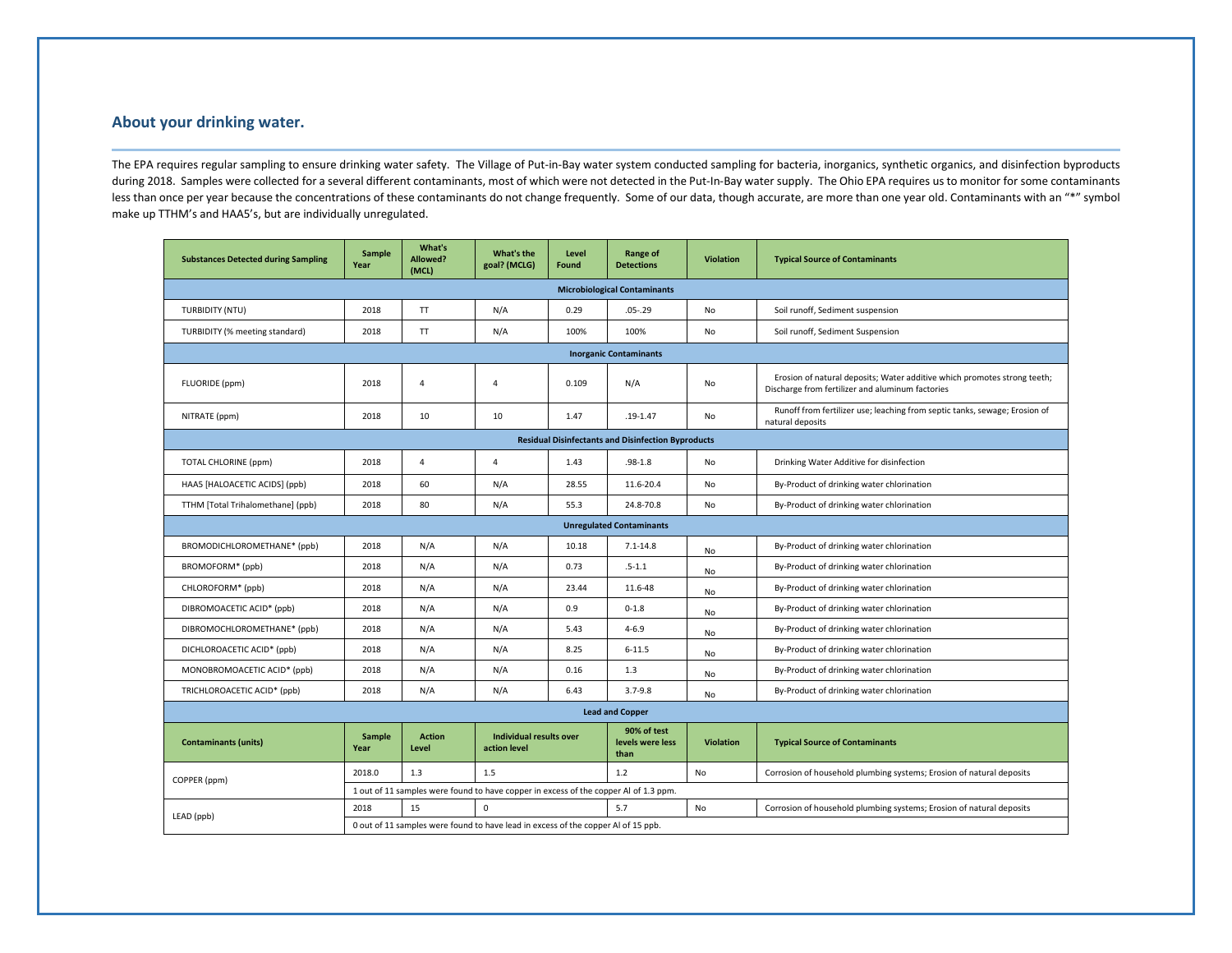### **DRINKING WATER NOTICE**

# Village of Put-in-Bay Did Not Meet Monitoring Requirements

We are required to monitor your drinking water for turbidity on a regular basis. Results of regular monitoring are an indicator of whether or not your drinking water meets health standards. During July 2018 we "did not monitor or test" or "did not complete all monitoring or testing" for turbidity, and therefore cannot be sure of the quality of your drinking water during that time. Specifically,

*The Village of Put-in-Bay did not monitor the filtered water which occurred for the month of July 2018.* 

# **What Should I Do?**

<sup>o</sup>*There is nothing you need to do at this time. You do not need to boil your water or take other corrective action.* 

# What is being done?

Upon being notified of this violation, the Village of Put-in-Bay was directed to perform monitoring and reporting of turbidity, as required. We are taking appropriate steps to ensure that adequate monitoring will resume as soon as possible. 157 Concord Avenue

For more information, please contact Jaime Mendoza name of contact phone number mailing address at 419-285-8545 or at PO Box 481 Put-in-Bay, OH 43456

*Please share this information with all the other people who drink this water, especially those who may not have received this notice directly (for example, people in apartments, nursing homes, schools and businesses). You can do this by posting this notice in a public place or distributing copies by hand or mail.* 

PWSID#: 0H6203311 Date distributed: 7/1/2019